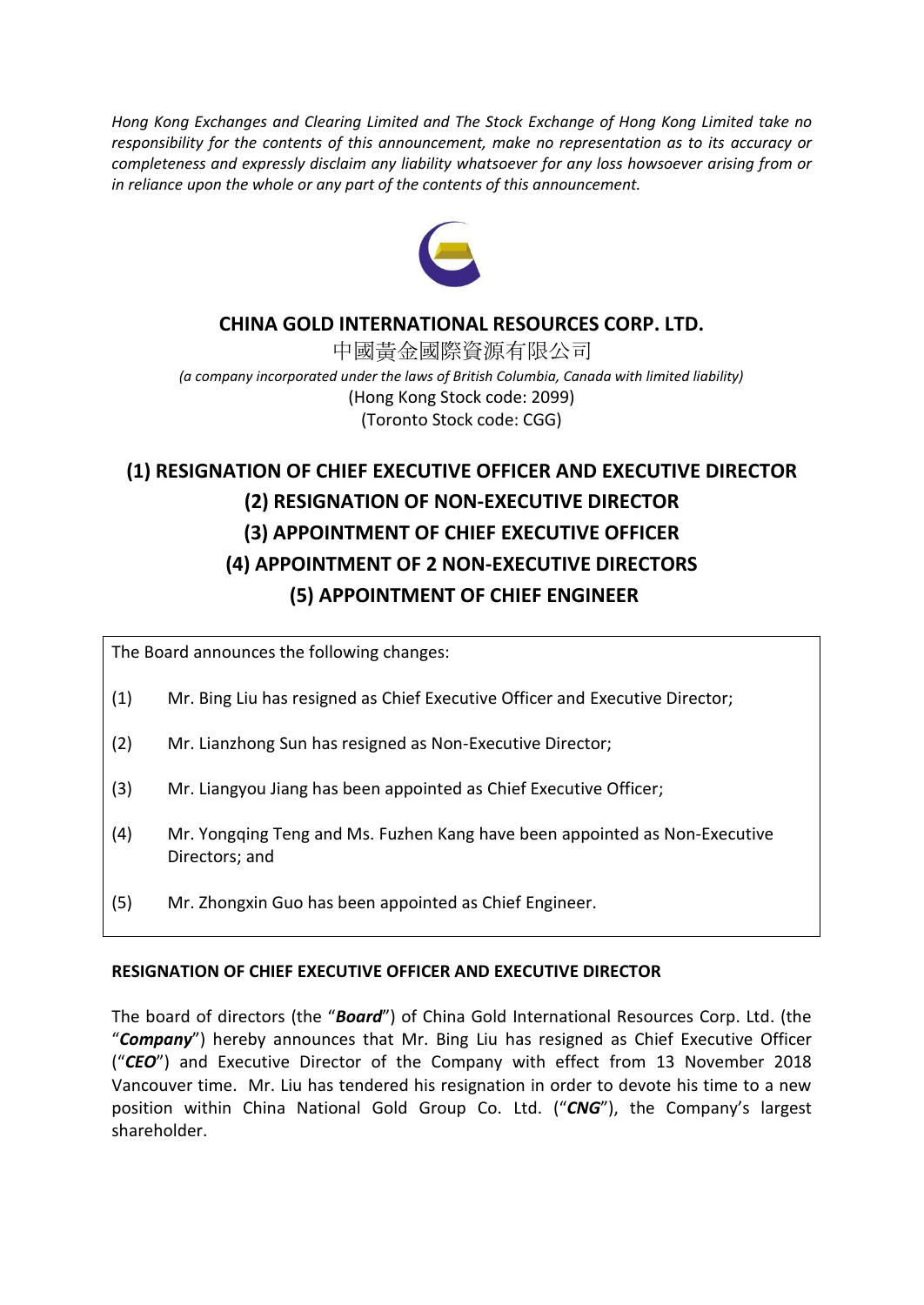Mr. Bing Liu has confirmed that he has no disagreement with the Board and there are no matters relating to his resignation that need to be brought to the attention of the shareholders of the Company in respect of his resignation.

The Board would like to express its gratitude to Mr. Liu for his contribution to the Company during his tenure of office.

### **RESIGNATION OF NON-EXECUTIVE DIRECTOR**

The Board of the Company hereby announces that Mr. Lianzhong Sun has resigned as a Non-Executive Director of the Company with effect from 13 November 2018 Vancouver time. Mr. Sun's resignation represents a general retirement from all positions.

Mr. Sun has confirmed that he has no disagreement with the Board and there are no matters relating to his resignation that need to be brought to the attention of the shareholders of the Company in respect of his resignation.

The Board would like to express its gratitude to Mr. Sun for his contribution to the Company during his tenure of office.

## **APPOINTMENT OF CHIEF EXECUTIVE OFFICER**

The Board is pleased to announce the appointment of Mr. Liangyou Jiang as CEO with effect from 13 November 2018 Vancouver time to fill the vacancy for the position of CEO following Mr. Liu's resignation.

Mr. Jiang, age 53, was appointed as Senior Executive Vice-President of the Company on August 18, 2014 and an Executive Director on October 23, 2014. Mr. Jiang has served as a director of Tibet Jia Ertong Mining Development Co., Ltd., the Company's wholly-owned subsidiary since August 2014 and a director of Skyland Mining Limited, the Company's wholly-owned subsidiary, since October 2014. Mr. Jiang joined the Company in August 2010 as the General Manager of Tibet Huatailong Mining Development Corp. Ltd. ("*Tibet Huatailong*"), the Company's wholly-owned subsidiary, and served as the Chairman of Tibet Huatailong from February2012 to August 2014. In addition, Mr. Jiang served as Vice-President of CNG since July 2018, manager of Oversea Operation Department of CNG from December 2015 to July 2018, and Director of China National Gold Group Hong Kong Limited, CNG's wholly-owned subsidiary, since October 2018. Further, Mr. Jiang has been Chairman of Zhongji Mining Co., Ltd. since May 2015, Chairman and General Manager of China Gold Hong Kong Buchuk Mining Company Limited since October 2017, Chairman of Sino Mining Guizhou Pty since June 2017, Chairman of Soremi Investments Limited since January 2018, and a director of China Gold Hong Kong Holding Corp. Limited, an indirect subsidiary of CNG and Mundoro Mining Inc. since January 2015 and August 2014, respectively. Mr. Jiang has served as General Engineer of CNG since August 2014 and Head of Engineering Management Division of the Investment Management Department of CNG since September 2007. In February 2008, he was appointed as a Manager of the Investment Management Department of CNG.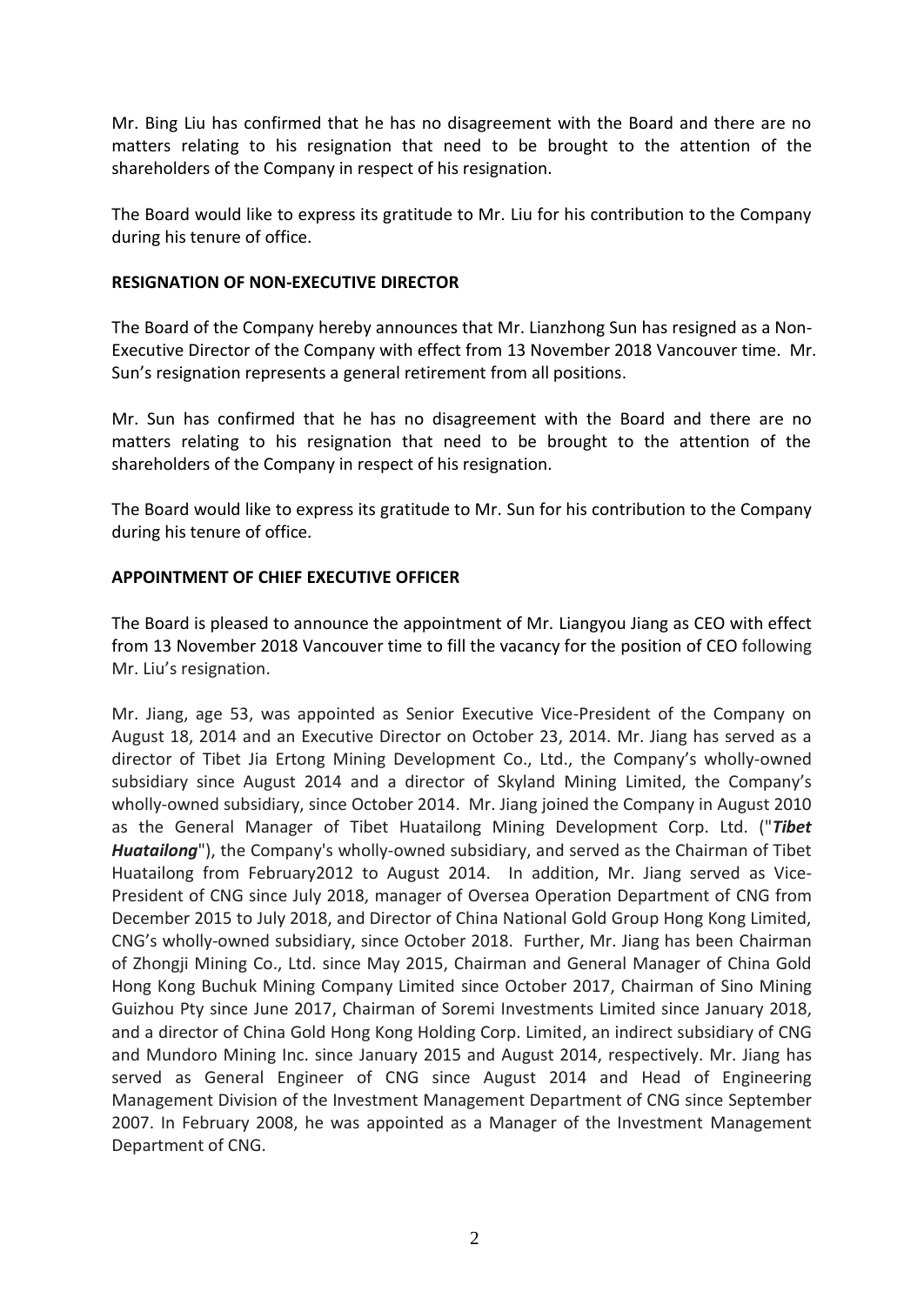Prior to joining CNG's headquarters, Mr. Jiang served as a General Manager of China Kazakhstan Mining Corp. Ltd., a subsidiary of CNG. From August 1987 to March 2005, Mr. Jiang worked at Changchun Gold Design Institute. He was appointed as a Chief Engineer of the Institute in February 2000 and then as Vice President and Chief Engineer of the Institute from April 2002. Mr. Jiang won more than 20 provincial-level scientific and technological achievement awards and numerous honorary titles from various agencies. In 2005, Mr. Jiang was awarded the special allowance by the State Council. Mr. Jiang is a Senior Professional Engineer, holds a Bachelor's Degree in mineral processing from Northeastern University.

As at the date of this announcement, Mr. Jiang does not have any interest in shares of the Company within the meaning of Part XV of the Securities and Futures Ordinance (Cap. 571 Laws of Hong Kong).

Mr. Jiang will be subject to retirement and re-election at the next annual general meeting of the Company, pursuant to the articles of association of the Company. Mr. Jiang is not entitled to any emolument.

Save as disclosed above, Mr. Jiang has not held any directorships in other public companies the securities of which are listed on any securities market in Hong Kong or overseas in the three years prior to the date of his appointment as CEO and does not have any other prior or current positions with the Company or its subsidiaries. As at the date of this announcement, other than those disclosed above, Mr. Jiang does not have any relationship with any director, senior management, substantial shareholder or controlling shareholder of the Company.

Other than those disclosed above, there are no other matters concerning Mr. Jiang's appointment that need to be brought to the attention of the shareholders of the Company nor is there any information required to be disclosed pursuant to the requirements of Rule 13.51(2)(h) to Rule 13.51(2)(v) of the Rules Governing the Listing of Securities on The Stock Exchange of Hong Kong Limited (the "*Listing Rules*").

The Board would like to express its warmest welcome to Mr. Jiang on his appointment.

## **APPOINTMENT OF NON-EXECUTIVE DIRECTORS**

The Board is also pleased to announce the appointment of Mr. Yongqing Teng and Ms. Fuzhen Kang as Non-Executive Directors of the Company with effect from 13 November 2018 Vancouver time to fill the vacancies following the resignations of Mr. Liu and Mr. Sun.

#### Yongqing Teng

Mr. Teng, age 51, currently serves as Deputy General Manager of China National Gold Group Hong Kong Limited, a wholly owned subsidiary of CNG; (since October 2017), Executive Director and General Manager of China Gold Group Sichuan Co., Ltd.(since October 2017), Bureau Director of Sichuan Gold Industry Administration Bureau(since November 2015), and President of Sichuan General Investment Co., Ltd.(since November 2015). Prior to this Mr. Teng served as Manager of China Gold Sichuan Company from November 2015 to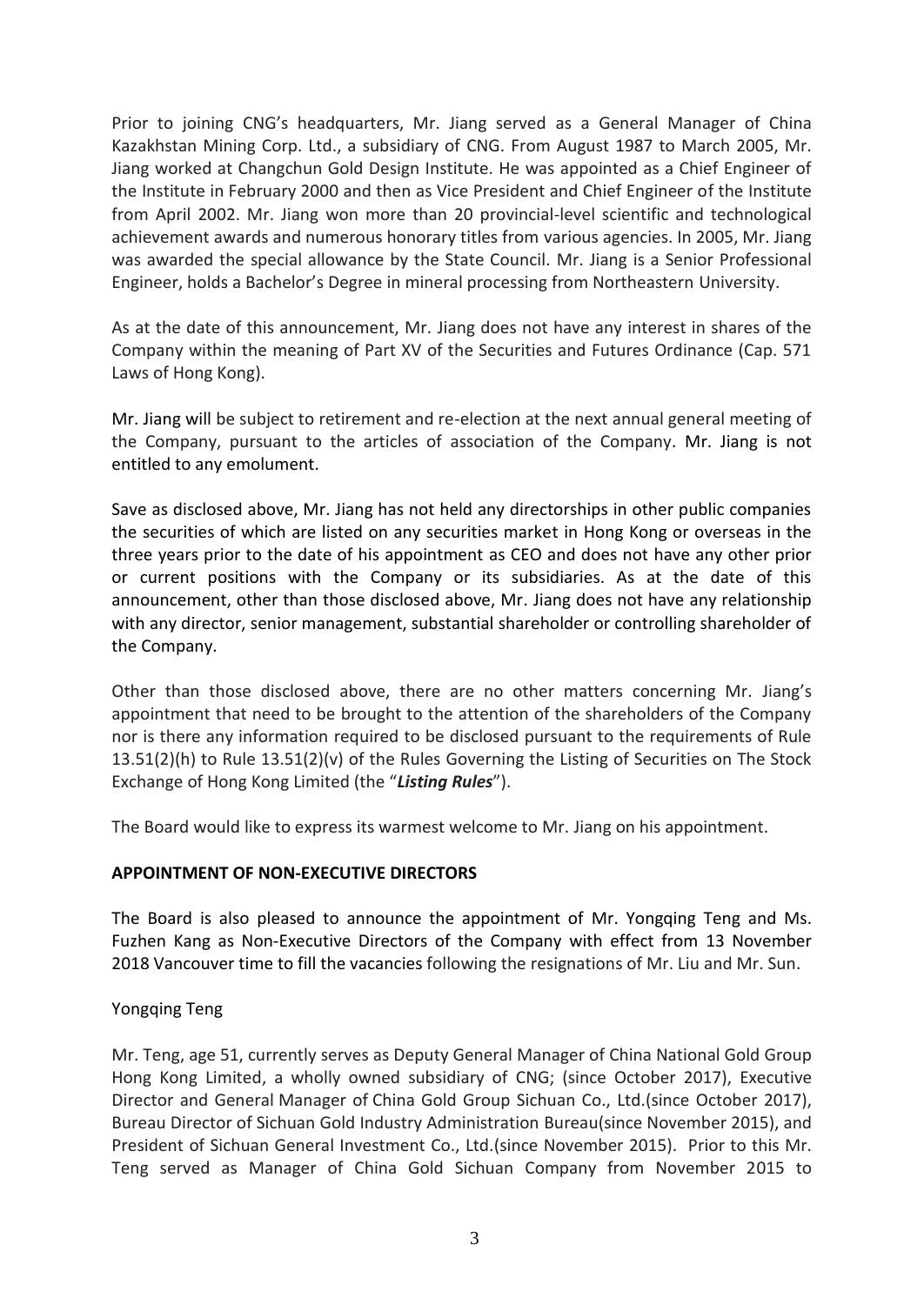November 2017. He joined Tibet Huatailong in August 2010 where he served as Deputy General Manager until he was appointed General Manager in February 2012 and subsequently appointed Chairman in August 2014. He served in this capacity until November 2015. In addition, Mr. Teng previously served in the following capacities: General Manager of Sichuan Pingwu Zhongjin Mining Co., Ltd. from December 2006 to August 2010; Department Director of Development Department of Hubei Sanxin Gold and Copper Co., Ltd. from November 2006 to December 2006; Deputy Department Director of Development Department of Hubei Sanxin Gold and Copper Limited Company from September 2006 to November 2006; Deputy mine manager of Jilin Erdaodianzi Gold Mine from February 1998 to September 2006; Manager of the Mining Workshop of the Erdaodianzi Gold Mine in Jilin Province , and the head of the mining pit from July 1995 to February 1998; and Deputy Department Head, Jilin Erdaodianzi Gold Mine Office from November 1990 to July 1995.

As at the date of this announcement, Mr. Teng does not have any interest in shares of the Company within the meaning of Part XV of the Securities and Futures Ordinance (Cap. 571 Laws of Hong Kong).

Mr. Teng will be subject to retirement and re-election at the next annual general meeting of the Company, pursuant to the articles of association of the Company. Mr. Teng is not entitled to any emolument.

Save as disclosed above, Mr. Teng has not held any directorships in other public companies the securities of which are listed on any securities market in Hong Kong or overseas in the three years prior to the date of his appointment as Non-Executive Director and does not have any other prior or current positions with the Company or its subsidiaries. As at the date of this announcement, other than those disclosed above, Mr. Teng does not have any relationship with any director, senior management, substantial shareholder or controlling shareholder of the Company.

Other than those disclosed above, there are no other matters concerning Mr. Teng's appointment that need to be brought to the attention of the shareholders of the Company nor is there any information required to be disclosed pursuant to the requirements of Rule 13.51(2)(h) to Rule 13.51(2)(v) of the Listing Rules.

## Fuzhen Kang

Ms. Kang, age 32, joined Tibet Huatailong in July 2008 and currently serves as Manager of The First Ore Processing Plant. Prior to this position, Ms. Kang served in the following capacities at Tibet Huatailong: Deputy Manager, Community Communication and Community Protection Department from December 2014 to October 2017; Deputy Manager of Community Communication Department from June 2013 to December 2014; and staff of Community Communication Department from July 2008 to June 2013. She holds a bachelor's degree in environmental science from the Tibet University.

As at the date of this announcement, Ms. Kang does not have any interest in shares of the Company within the meaning of Part XV of the Securities and Futures Ordinance (Cap. 571 Laws of Hong Kong).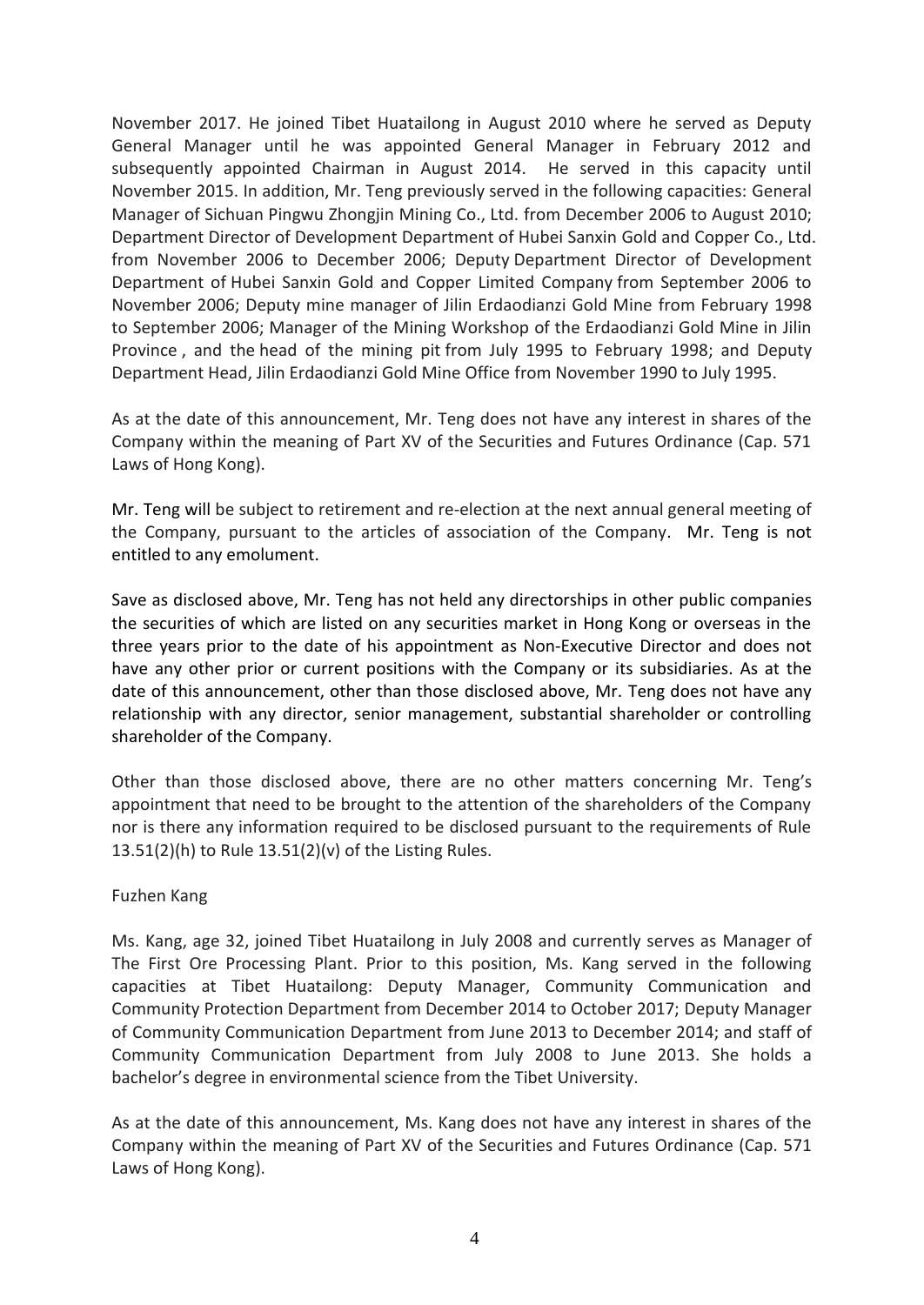Ms. Kang's employment contract with Tibet Huatailong is for a term of 5 years until 30 June 2021. Ms. Kang will be subject to retirement and re-election at the next annual general meeting of the Company, pursuant to the articles of association of the Company.

Pursuant to Ms. Kang's employment contract with Tibet Huatailong, Ms. Kang is entitled to a salary of RMB 4,000 per month, overtime pay at a rate which is not less than 150% of her basic salary, as well as pay for working during rest days at a rate which is not less than 200% of her basic salary and for working during public holidays at a rate which is not less than 300% of her basic salary.

Save as disclosed above, Ms. Kang has not held any directorships in other public companies the securities of which are listed on any securities market in Hong Kong or overseas in the three years prior to the date of her appointment as Executive Director and does not have any other prior or current positions with the Company or its subsidiaries. As at the date of this announcement, other than those disclosed above, Ms. Kang does not have any relationship with any director, senior management, substantial shareholder or controlling shareholder of the Company.

Other than those disclosed above, there are no other matters concerning Ms. Kang's appointment that need to be brought to the attention of the shareholders of the Company nor is there any information required to be disclosed pursuant to the requirements of Rule 13.51(2)(h) to Rule 13.51(2)(v) of the Listing Rules.

The Board would like to express its warmest welcome to Mr. Teng and Ms. Kang on their appointments.

#### **APPOINTMENT OF CHIEF ENGINEER**

The Board is also pleased to announce the appointment of Mr. Zhongxin Guo as Chief Engineer of the Company with effect from 13 November 2018 Vancouver time.

Mr. Guo is a professional engineer with over 35 years' experience in engineering studies, mine engineering and mine operations. He has served as a senior mining engineer and director of technical services for the Company since 2014. Previously Mr. Guo held senior mining engineer positions with global mining engineering consulting companies, working on a variety of projects for a wide range of clients, including some of the world's largest mining companies. He also held the position of engineering director with the Mine and Gold Branch, Changsha Engineering and Research Institute of Nonferrous Metallurgy, leading design and consultancy of key national and provincial / ministry projects in China. In addition, he also assumed responsibilities of leading China's strategic planning initiatives for development at new and existing nonferrous metals mines and smelters. Mr. Guo is a professional engineer and holds a master's degree in Natural Resources Engineering from the Laurentian University, Sudbury, Ontario. Mr. Guo will serve as the Company's internal qualified person for purposes of National Instrument 43-101 of the Canadian Securities Administrators.